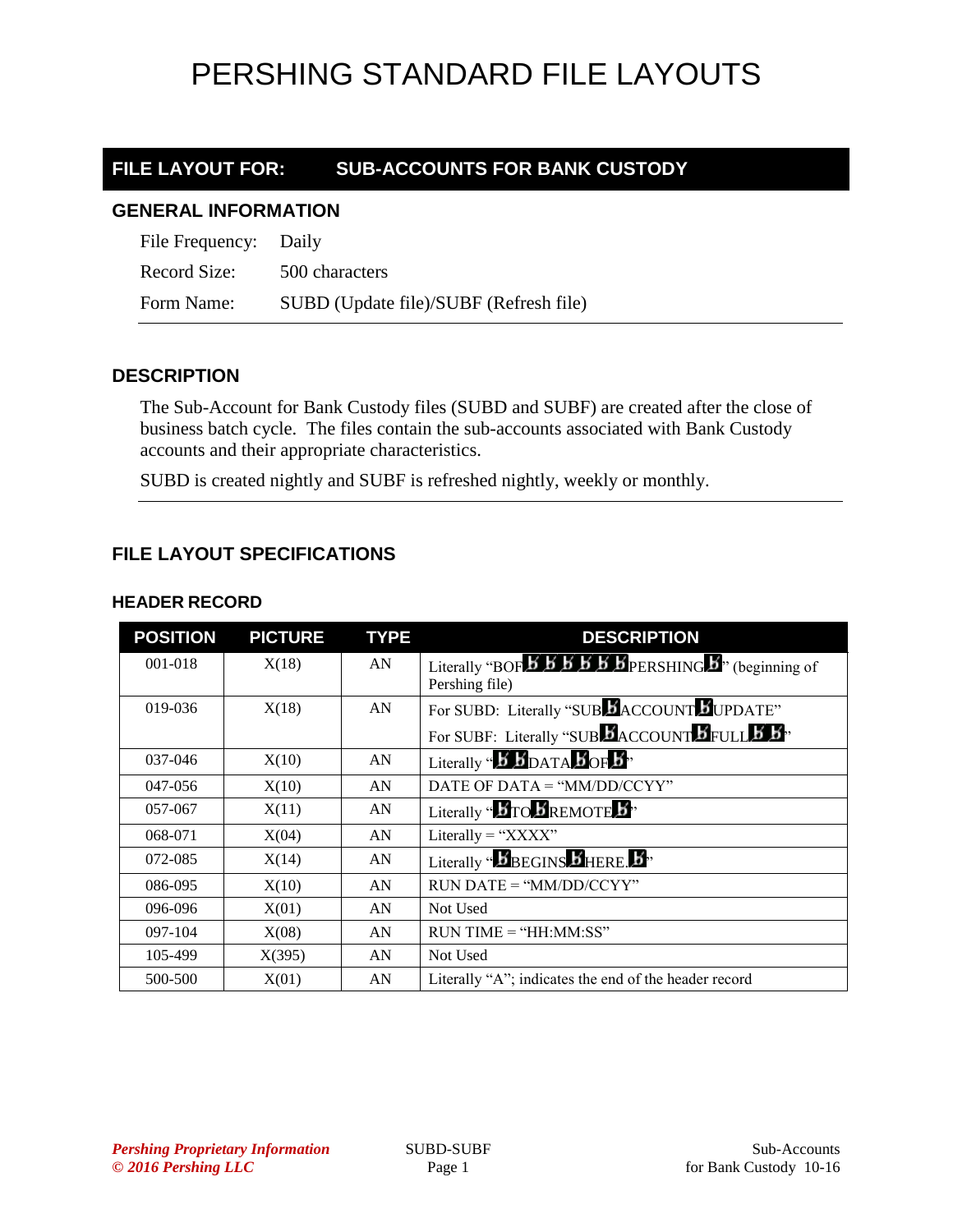### **DETAIL RECORD A - ACCOUNT LEVEL INFORMATION**

| <b>POSITION</b> | <b>PICTURE</b> | <b>TYPE</b> | <b>DESCRIPTION</b>                                                                                               |
|-----------------|----------------|-------------|------------------------------------------------------------------------------------------------------------------|
| 001-002         | X(02)          | AN          | TRANSACTION CODES; values include:                                                                               |
|                 |                |             | "SU" = SUBD (Update file)                                                                                        |
|                 |                |             | " $SF$ " = SUBF (Refresh file)                                                                                   |
| 003-003         | X(01)          | AN          | RECORD INDICATOR VALUE = "A"                                                                                     |
| 004-011         | 9(08)          | $\mathbf N$ | RECORD ID SEQUENCE NUMBER; begins with "00000001"                                                                |
| 012-020         | X(09)          | AN          | ACCOUNT NUMBER, including Office (3), Base Account (5),<br>and Check Digit (1)                                   |
| 021-023         | X(03)          | AN          | <b>INTRODUCING BROKER DEALER (IBD) NUMBER</b>                                                                    |
| 024-024         | X(01)          | AN          | Not Used                                                                                                         |
| 025-027         | X(03)          | AN          | INVESTMENT PROFESSIONAL (IP) NUMBER                                                                              |
| 028-028         | X(01)          | AN          | Not Used                                                                                                         |
| 029-038         | X(10)          | AN          | <b>ACCOUNT SHORT NAME</b>                                                                                        |
| 039-040         | X(02)          | AN          | Not Used                                                                                                         |
| 041-041         | X(01)          | AN          | RECORD TRANSACTION CODE; values include:                                                                         |
|                 |                |             | "X" or " $\bullet$ " = Unchanged record (spaces for SUBF)                                                        |
|                 |                |             | " $A$ " = Added record                                                                                           |
|                 |                |             | " $C$ " = Change to existing record                                                                              |
| 042-060         | X(19)          | AN          | Not Used                                                                                                         |
| 061-061         | X(01)          | AN          | PRINCIPAL/INCOME ACCOUNTING INDICATOR associated<br>with this account; values include:                           |
|                 |                |             | " $P$ " = Principal                                                                                              |
|                 |                |             | "I" = Income (TBA)                                                                                               |
|                 |                |             | "B" = Both Principal and Income, based on transaction indicator                                                  |
| 062-064         | X(03)          | AN          | Not Used                                                                                                         |
| 065-073         | X(09)          | AN          | Reserved for Introducing Firm                                                                                    |
| 074-077         | X(04)          | AN          | Reserved for BOOKING ENTITY; legal Books & Records entity<br>with BNY Mellon and its affiliates; values include: |
|                 |                |             | "BNYM" = BNY Mellon, NA (Bank Custody)                                                                           |
|                 |                |             | " $PLLC" = Pershing LLC (Brokerage)$                                                                             |
|                 |                |             | "PSAL" = Pershing Australia (Brokerage)                                                                          |
|                 |                |             | "PSCL" = Pershing Canada (Brokerage)                                                                             |
|                 |                |             | "PSLL" = Pershing London (Brokerage)                                                                             |
| 078-081         | X(04)          | AN          | Reserved for BOOKING ENTITY BUSINESS CODE; identifies                                                            |
|                 |                |             | the type of business in which a Booking Entity operates; values<br>include:                                      |
|                 |                |             | " $BKRG" = Brokerage$                                                                                            |
|                 |                |             | " $BNKC$ " = Bank Custody                                                                                        |
| 082-083         | X(02)          | AN          | Not Used                                                                                                         |
| 084-115         | X(32)          | AN          | <b>ACCOUNT REGISTRATION, Line 1</b>                                                                              |
| 116-147         | X(32)          | AN          | ACCOUNT REGISTRATION, Line 2                                                                                     |
| 148-179         | X(32)          | AN          | ACCOUNT REGISTRATION, Line 3                                                                                     |

**Pershing Proprietary Information** SUBD-SUBF Sub-Accounts Sub-Accounts  $\begin{array}{c} \text{Sub-Accounts} \\ \text{0.2016 } \text{Pershing } LLC \end{array}$  Sub-Accounts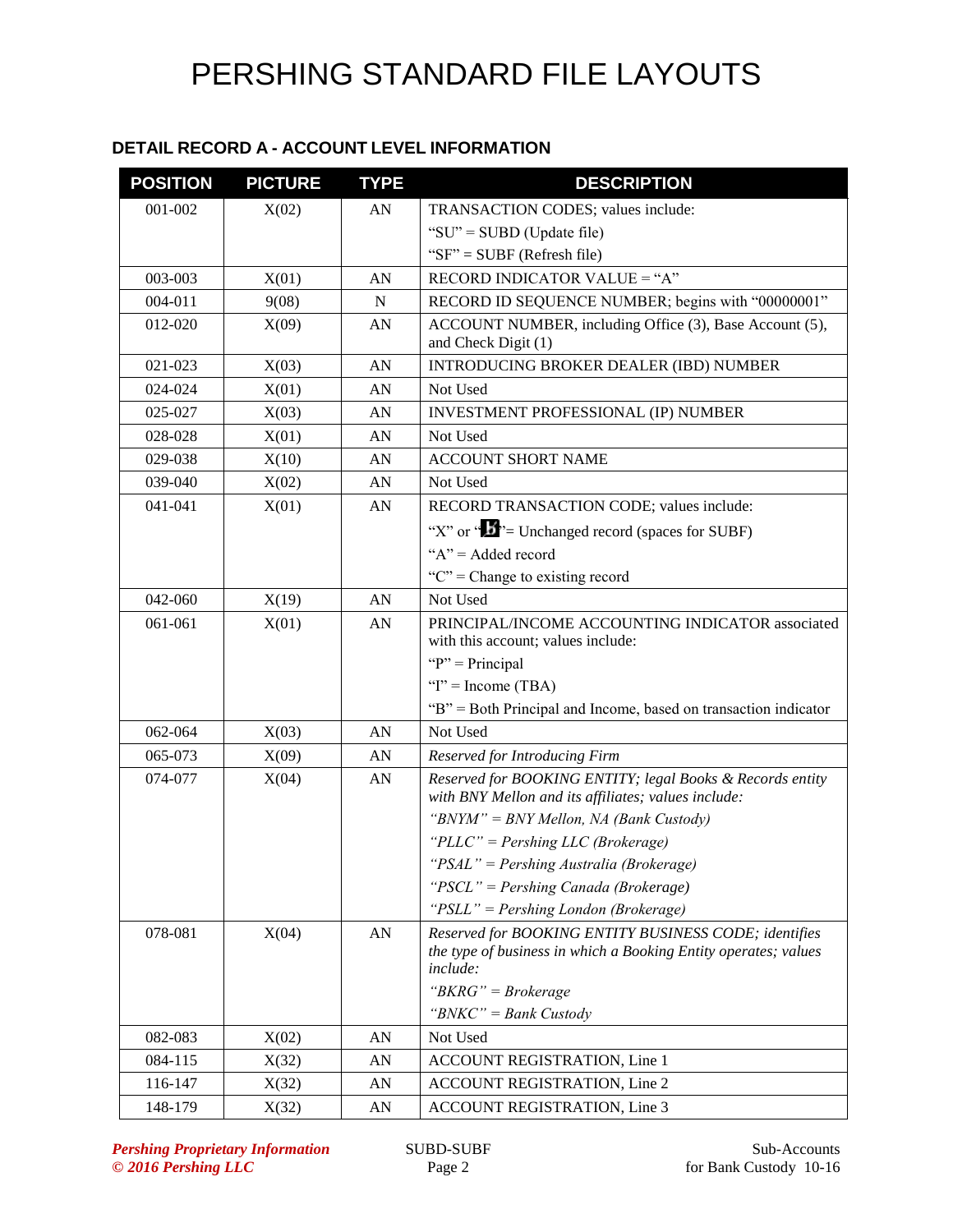| <b>POSITION</b> | PICTURE TYPE |    | <b>DESCRIPTION</b>                                  |
|-----------------|--------------|----|-----------------------------------------------------|
| 180-211         | X(32)        | AN | ACCOUNT REGISTRATION, Line 4                        |
| 212-243         | X(32)        | AN | <b>ACCOUNT REGISTRATION, Line 5</b>                 |
| 244-275         | X(32)        | AN | ACCOUNT REGISTRATION, Line 6                        |
| 276-499         | X(224)       | AN | Not Used                                            |
| 500-500         | X(01)        | AN | Literally "X"; indicates the end of detail record A |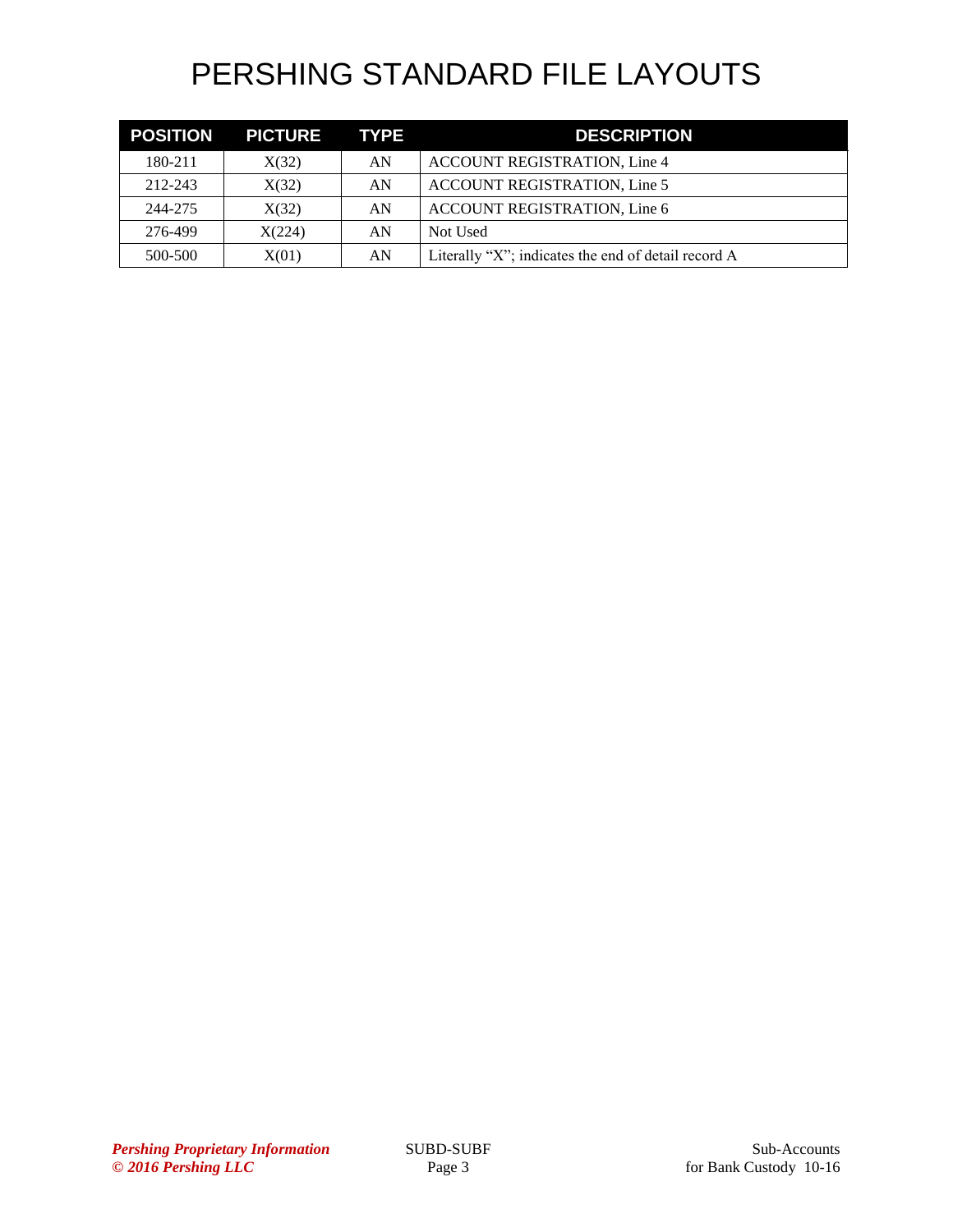### **DETAIL RECORD B - SUB-ACCOUNT INFORMATION (MULTIPLE ITERATIONS, AS NEEDED)**

| <b>POSITION</b> | <b>PICTURE</b> | <b>TYPE</b> | <b>DESCRIPTION</b>                                                                                                   |
|-----------------|----------------|-------------|----------------------------------------------------------------------------------------------------------------------|
| 001-002         | X(02)          | AN          | TRANSACTION CODES; values include:                                                                                   |
|                 |                |             | "SU" = SUBD (Update file)                                                                                            |
|                 |                |             | " $SF$ " = SUBF (Refresh file)                                                                                       |
| 003-003         | X(01)          | AN          | RECORD INDICATOR VALUE = "B"                                                                                         |
| 004-011         | 9(08)          | N           | ID SEQUENCE NUMBER; begins with "00000001"                                                                           |
| 012-020         | X(09)          | AN          | ACCOUNT NUMBER, including Office (3), Base Account (5),<br>and Check Digit (1)                                       |
| 021-023         | X(03)          | AN          | <b>INTRODUCING BROKER DEALER (IBD) NUMBER</b>                                                                        |
| 024-024         | X(01)          | AN          | Not Used                                                                                                             |
| 025-027         | X(03)          | AN          | INVESTMENT PROFESSIONAL (IP) NUMBER                                                                                  |
| 028-028         | X(01)          | AN          | Not Used                                                                                                             |
| 029-038         | X(10)          | AN          | <b>ACCOUNT SHORT NAME</b>                                                                                            |
| 039-040         | X(02)          | AN          | Not Used                                                                                                             |
| $041 - 041$     | X(01)          | AN          | RECORD TRANSACTION CODE; values include:                                                                             |
|                 |                |             | "X" or " $\mathbf{L}$ "= Unchanged record (spaces for SUBF)                                                          |
|                 |                |             | " $A$ " = Added record                                                                                               |
|                 |                |             | " $C$ " = Change to existing record                                                                                  |
| 042-045         | X(04)          | AN          | Reserved for a secondary sequence number                                                                             |
| 046-054         | X(09)          | AN          | <b>SUB-ACCOUNT UNIQUE IDENTIFIER</b>                                                                                 |
| $055 - 060$     | X(06)          | AN          | Not Used                                                                                                             |
| 061-061         | X(01)          | AN          | PRINCIPAL/INCOME BALANCE TYPE INDICATOR<br>associated with this sub-account; values include:<br>" $P$ " = Principal" |
|                 |                |             | " $I$ " = Income                                                                                                     |
| 062-064         | X(03)          | AN          | CURRENCY CODE associated with this sub-account; see<br>Appendix N, "Currency Codes"                                  |
| 065-070         | X(06)          | AN          | Reserved                                                                                                             |
| 071-071         | X(01)          | AN          | SUB-ACCOUNT STATUS; values include:                                                                                  |
|                 |                |             | " $O$ " = Open                                                                                                       |
|                 |                |             | "C" = $Closed$                                                                                                       |
| 072-079         | 9(08)          | N           | DATE SUB-ACCOUNT OPENED, in CCYYMMDD format                                                                          |
| 080-087         | 9(08)          | N           | DATE SUB-ACCOUNT CLOSED, in CCYYMMDD format                                                                          |
| 088-499         | X(412)         | AN          | Not Used                                                                                                             |
| 500-500         | X(01)          | AN          | Literally "X"; indicates the end of detail record B                                                                  |